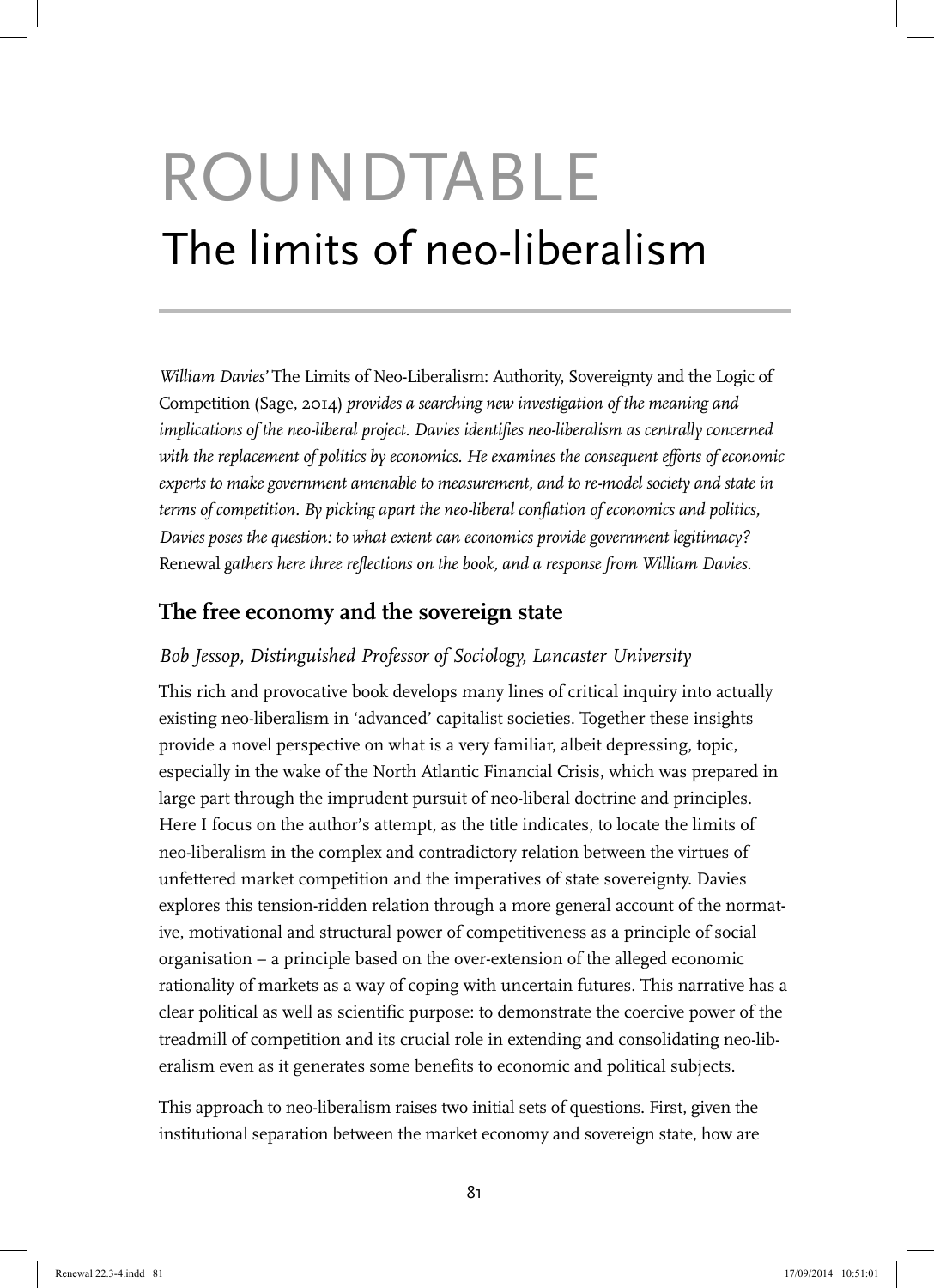they related in practice in neo-liberalism? Here Davies examines the state's role alongside other factors and actors in creating the conditions for neo-liberalism; its role in the routine reproduction of neo-liberal conventions and rules of the game; and its role in compensating for market failure during crises. He notes that the state is more visible in the first and third of these roles but does not disappear in 'normal' periods. On the contrary, the survival of a state with sovereign authority, rather than its withering into a mere night-watchman, is essential to its resurgence during economic emergencies. Only a sovereign state, with its unique, if often latent, powers, could pursue the exceptional policies deemed necessary to 'rescue the national economy', even though they contradict neo-liberal market principles. This important counter-narrative is typically ignored or denied in analyses that endorse neo-liberalism and even aim to shrink the state so much that it can be drowned in a bathtub.

Second, one might ask how neo-liberal solutions to social problems emerge and get consolidated and whether they are as rational as neo-liberals proclaim? Here Will Davies draws critically on the French theory of 'conventions'. This combines economic and sociological analysis to explain the emergence of collective rationality, institutions and practices to steer individual action in the face of uncertain outcomes and feedback effects. Whereas many convention theorists assume that conventions emerge in a rational search for efficient solutions to given collective action problems, Davies emphasises the struggles that occur over problem definitions and solutions and, hence, their social and political contingency. This goes some way to allaying my initial worry that convention theory tends to emphasise the mutual benefits from working within agreed rules of the game and thereby neglects the asymmetries of hegemony and domination inscribed in entrenched institutional structures and power relations. More is at stake here, however, than recognising that competition within agreed rules of the game generates inequality; for the forms and stakes of competition are embedded in much wider structures of power and domination.

Davies provides a genealogy of neo-liberalism from the 1930s onwards, focusing on the gradual development and dissemination of the neo-liberal doctrine and practice of economic freedom, especially as manifested in the alleged virtues of competition, and its extra-economic preconditions. He is concerned neither with the *microeconomic* foundations of competitive market forces that allegedly derive from the self-interested calculation of rational economic agents nor with the emergent *macro-political* logic of neo-liberalism considered as a more or less successful expression of a hegemonic project intended to recreate the conditions for capital accumulation and bourgeois domination after the economic, political and social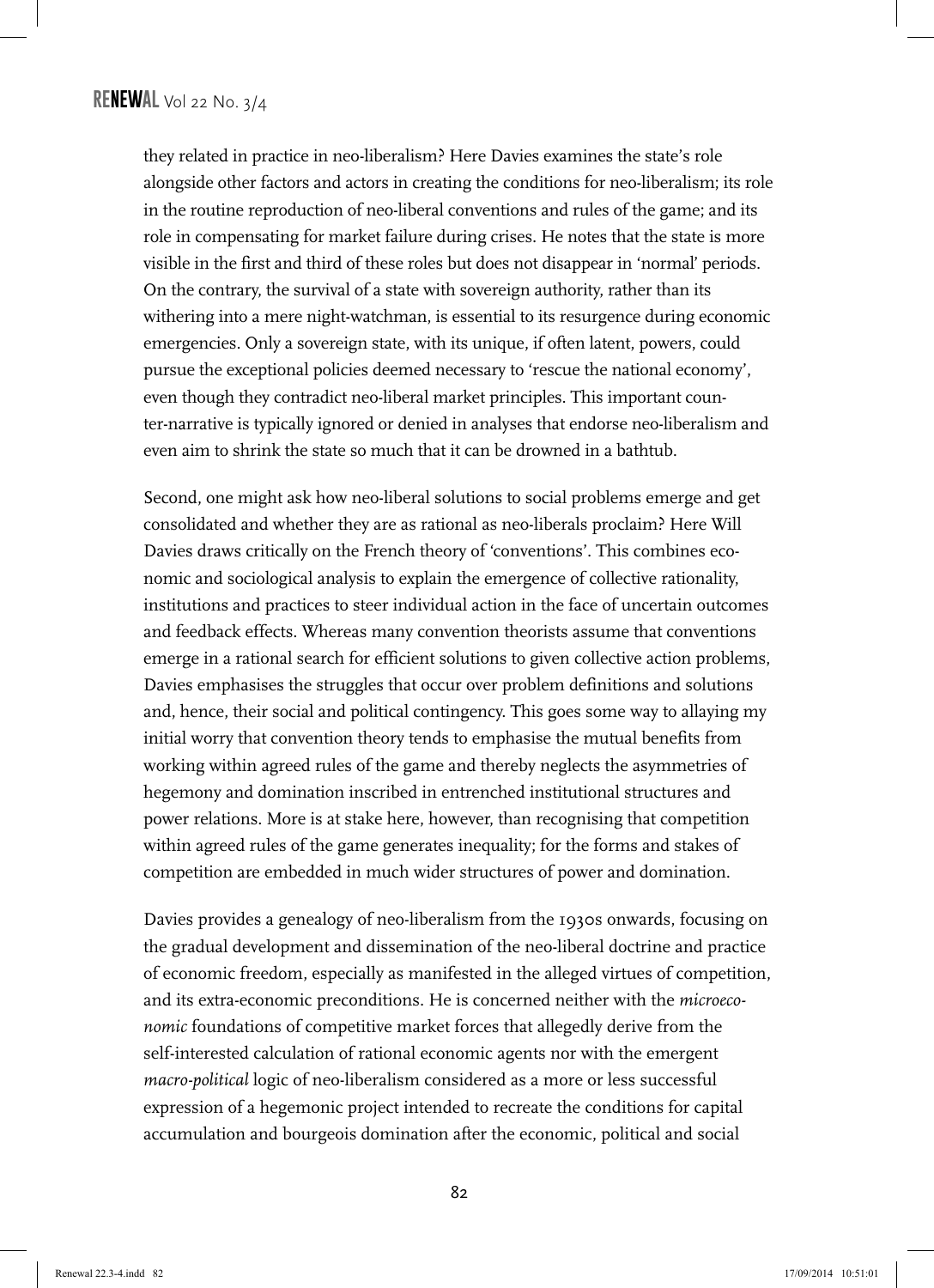crises of the 1970s. Instead Davies examines some of the crucial *meso-level* complexities of the institutional and normative construction of neo-liberal practices and neo-liberal subjects around competition and competitiveness as idealised but nonetheless constraining principles of social organisation. This enables a nuanced analysis of the many tensions, fault-lines, and crisis-tendencies of this project.

### *Competition and legitimacy*

Competition and competitiveness are key themes in the *justifications* offered to legitimate neo-liberalism and motivate people and organisations to comply with its imperatives. In part, these justifications resurrect the foundational categories of classical political economy: the laws of supply and demand, their role in the efficient allocation of capital among competing ends, and their mediation through market competition. But neo-liberal intellectuals and think tanks have tried to reformulate and revalidate these categories in the light of the crisis-prone economic, political and social development of capitalism. To explain how they secured social acceptance of the neo-liberal project, Davies explores the artefactual contingencies of negotiated social norms, socially constituted rules of the game, and emergent practices of competitive markets. Far from being a single, spontaneous, interconnected and self-equilibrating mechanism, markets are heterogeneous products of institutional design, depend on specific forms of expertise, authority, commensuration, and calculation, and require adherence to norms and regulations that are widely accepted as legitimate. Given the great diversity of coordination problems and solutions, convention theorists typically seek to explain the specificities of particular cases rather than derive them from general principles. While this is a valid procedure, it risks losing sight of the wood by focusing on the trees. This is a special challenge to anyone who wants to describe, explain and critique a social project that is as wideranging in its fields of application and as global in its ultimate reach as neo-liberalism. The key to this conundrum is, for Davies, the polyvalent nature of competition and competitiveness as an organising principle – a principle with a productive fuzziness that can be used to justify different kinds of social norms and practice in different contexts whilst retaining some semblance of overall coherence and that is consistent with certain kinds of state action that are oriented to promoting competition, entrepreneurship, and local, national, or even macro-regional competitiveness.

Thus, economically, neo-liberalism endorses the virtues of formally free, monetised exchange among autonomous economic agents but also recognises that these

83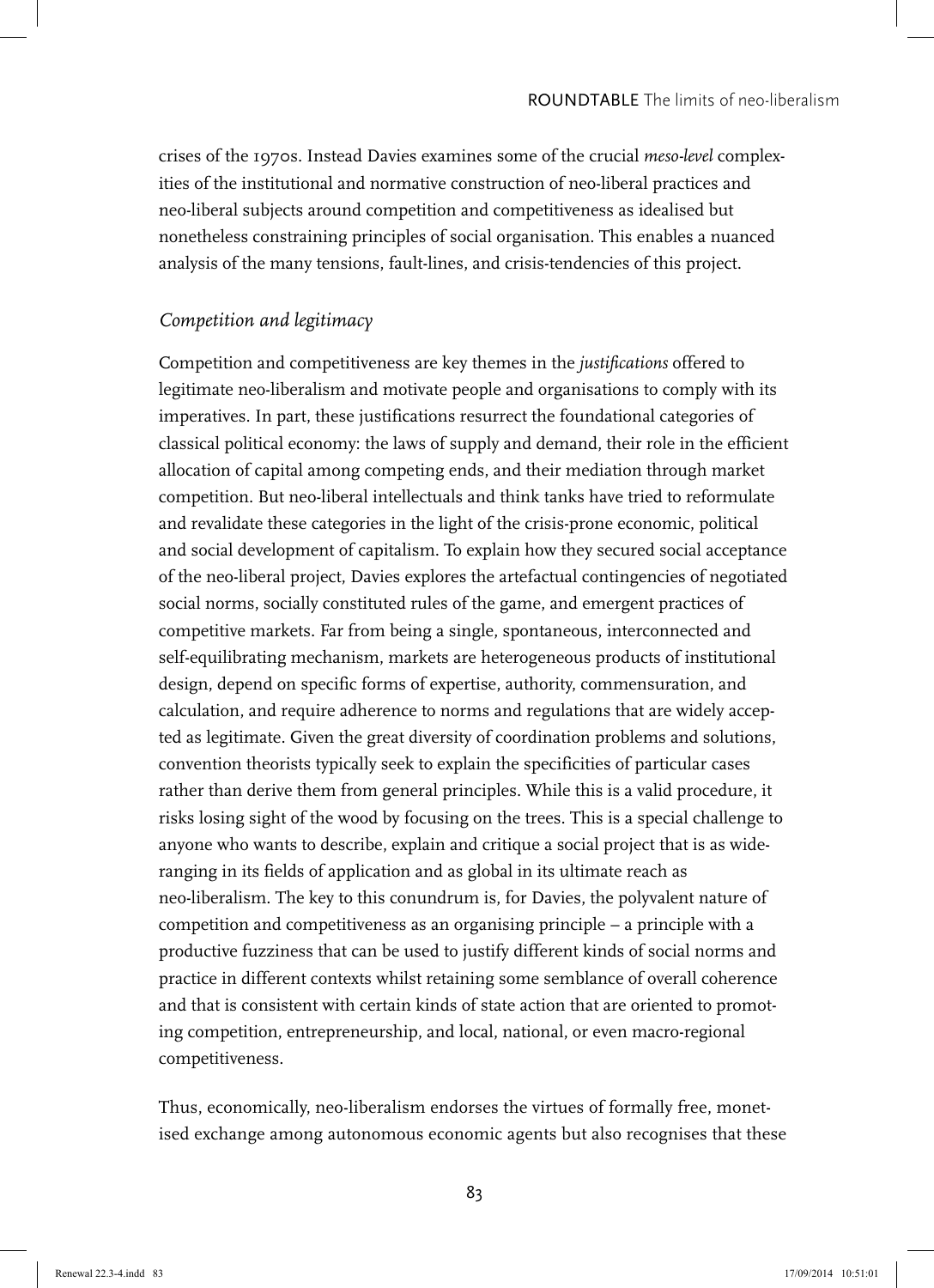virtues will be realised in different ways in different contexts. The core set of neo-liberal economic policies comprise: liberalisation (make markets more competitive), deregulation (reduce state intervention in the operation of market forces), privatisation (bring state-owned or state-funded activities into the private sector), the use of market proxies in the residual public sector (to simulate and stimulate the efficiency-generating benefits of competition), internationalisation (to promote competition and the spread of best practice), and cuts in direct taxes (to enable consumers greater freedom to choose how to spend 'their' money). While broadly consistent, these policy principles are sufficiently complex to create a broad field for debate among experts, trial-and-error experimentation in institutional design and normative negotiation, efforts at coherence or commensuration across different social fields, and so forth. Davies takes the field of 'law and economics' to show, in a fine case study of these complexities, how neo-liberal conventions and practices reorganised the crucial interface among the market, the legal profession, and legal and judicial institutions at international as well as national scale. A parallel study shows how the competitiveness agenda penetrated the state's executive branch.

The political and ideological aspects of neo-liberalism also vary but can be linked, at least rhetorically, to the same fuzzy principles of formal freedom and competition. Politically, competition for votes and political support in liberal democratic regimes should occur within constitutional limits to prevent the tyranny of the majority (at least in regard to the sanctity of private property, freedom of contract, and sound money). In this context, economic competition and conflict would occur within the limits of market rationality and political competition and conflict would occur within the limits of a constitutionally-regulated transfer of power and exercise of sovereign authority. This in turn depends, as Michel Foucault (2008) among others noted, on the constitution of economic and political subjects who can govern themselves in line with (neo-)liberal principles within an institutional framework that they accept as legitimate and that, by accident or design, maximises the scope for formally free choice. Quite clearly, then, the role of competition changes its meaning across these fields and, if it is the most important principle of organisation of a liberal capitalist world, it is one that is internally heterogeneous and even incoherent. This poses important problems of commensuration of neo-liberal principles.

A key issue in accounts of neo-liberalism is whether its analysts work within, outside or against the neo-liberal project. Do they accept the profit-oriented, mar-

84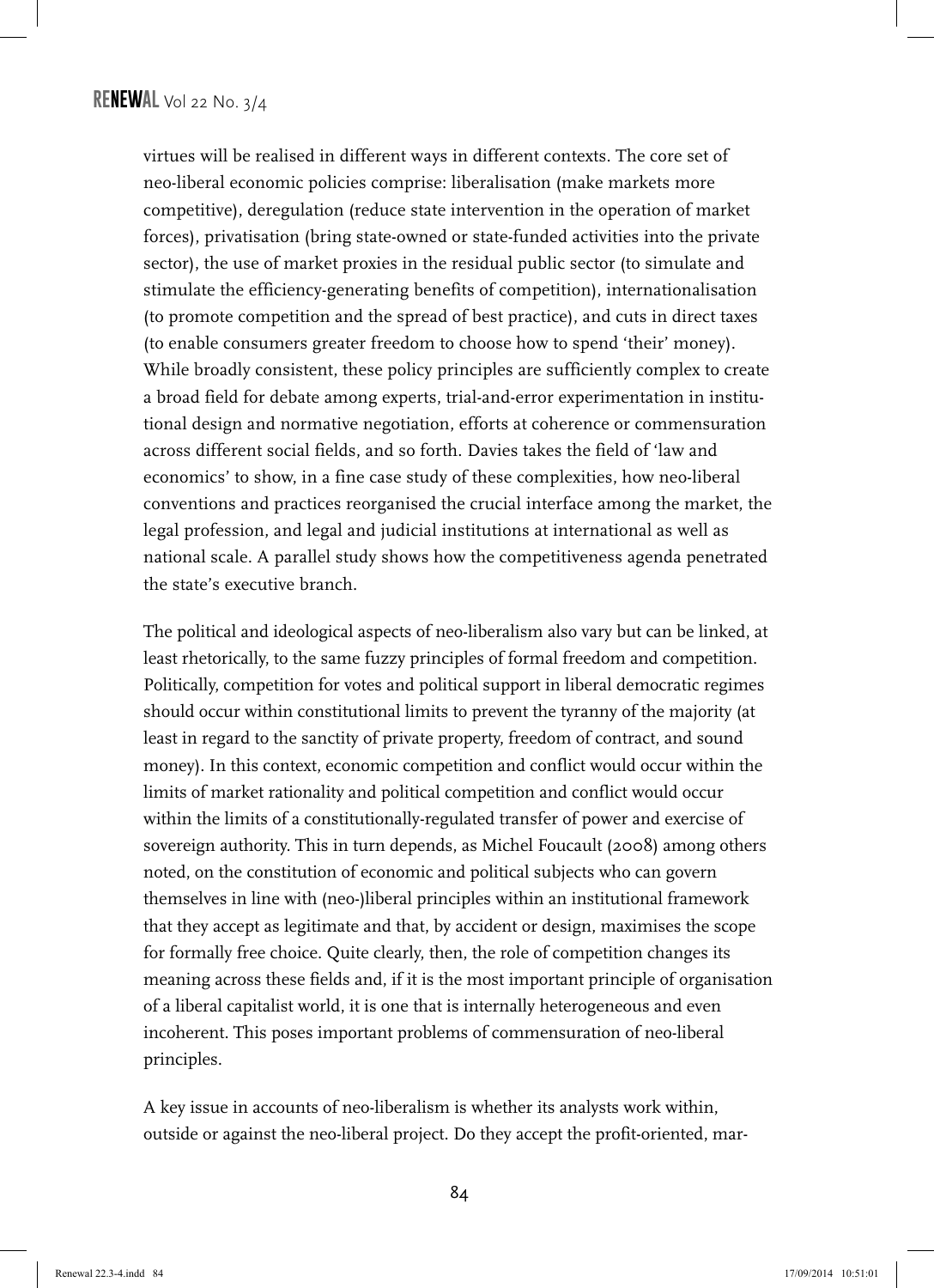ket-mediated rationality of capitalism and the importance of developing equivalent modes of social coordination where competitive market mechanisms do not (yet) exist? Davies develops his argument outside and, in large part, against neo-liberal conventions. He shows that there is nothing natural about neo-liberalism but that it was socially constructed and, indeed, as Karl Polanyi might have observed, deliberately planned! Apparently similar arguments have linked the triumph of neo-liberalism to the crisis of the post-war growth model and mixed economy and the ascendancy of finance-dominated accumulation as well as in neo-Gramscian analyses that explore how neo-liberalism gained hegemonic status based on a secular war of position for intellectual, moral and, eventually, political leadership. In contrast, Will Davies studies the emergence of conventions and activities at more specific economic, juridico-political, and intellectual sites and seeks to explain their distinctive features.

## *Bringing domination back in*

A third set of questions concerns whether the conventional demarcation between the market and sovereign state is overstated and whether they are more entangled, even in normal circumstances, than many accounts of neo-liberalism suggest. The idealised neo-liberal treatment of the market ignores (or denigrates and proposes to eliminate) the extent to which profits are realised not only through liberal markets but also through force and domination, predatory exploitation of weaker or less informed economic agents, and unusual deals with political authority (on these types of orientation to profit, see Weber, 1961). These other economic strategies are still important in the neo-liberal era. Indeed, without unusual deals with political authority facilitated by campaign finance, lobbying, and revolving doors, the 'deregulation, desupervision and de facto decriminalisation' (Black, 2012) of finance would not have developed so easily, if at all; this in turn enabled predatory financial practices such as mortgage fraud, foreclosure fraud, the sale of interest rate swaps, the manipulation of LIBOR and other interest rates, foreign exchange markets, gold and silver sales, and other false markets, front running trades in dark pools, and so on.

Likewise, force and domination continue to play a key role in the neo-liberal opening and integration of the world market, which is the ultimate, albeit changing, horizon of competition. Such global integration tends to universalise competition, to reinforce its treadmill effects and, consequently, to generalise capital's contradictions. This takes specific forms in the current period thanks to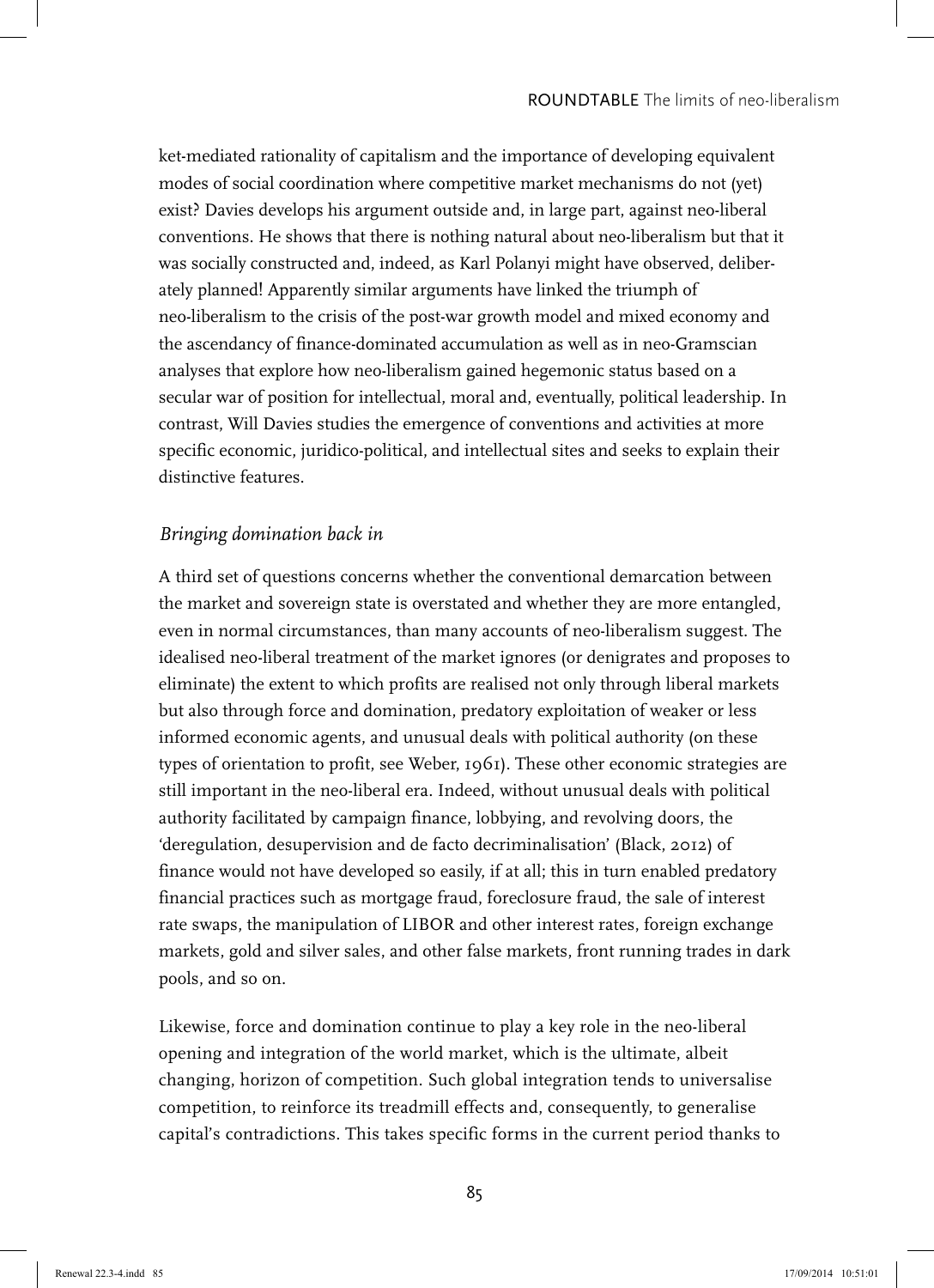the ascendency of financial capital over productive capital and this is reflected in the growing significance of financial crises and the resort to unusual financial measures to limit their recessionary impact. This exemplifies the problems with a largely conventionalist account of neo-liberalism, even one that emphasises sociological over economic reasoning, to the extent that it studies political economy in terms of exchange relations, the management of competitive uncertainty, and inequalities that are generated by liberal market forces (or their proxies). For this neglects the bigger picture of relations of hegemony and domination and enables those with power, in the words of Karl Deutsch (1957, 111), not to have to learn from their mistakes. This is what enables the dominant forces to declare a state of emergency and to use exceptional measures to restore their power, privileges, and wealth. It is in addressing issues of power and domination relations that the fundamental challenge to neo-liberalism must be developed. New conventions are certainly required to deal with the multiple crises that afflict the contemporary world (and that are not all due directly or indirectly to neo-liberalism) and new justifications for a temporarily discredited neo-liberal (but not yet, I suggest, post-neo-liberal) order are required. But we should also ask whether the economic logic of neo-liberalism, which has onesidedly privileged exchange over use-value and financial over industrial capital, has retained its structural power even if it has suffered a crisis of legitimacy. Without further challenges to the macrostructures of domination, piecemeal changes risk absorption or neutralisation.

## **Critiquing a shadow**

## *Stephanie Mudge, Assistant Professor of Sociology, the University of California, Davis*

The various and sundry 'isms' found in twentieth century western history all had a group basis, being carried forth by conservatives, liberals, socialists, communists. At first Keynesianism was no exception, except for its unusual associations with members of a particular social scientific profession. Even now, well after Keynesianism's widely noted demise, the term 'Keynesian' may call to mind a particular kind of figure: a credentialed economist, trained in the theories and analytical techniques of macroeconomic analysis, perhaps an academic or government employee (or a bit of both). We might also think of someone who, politically speaking, leans centre-left – a pragmatic progressive, favouring the development of one's positions on policy questions via historical and empirical evaluation, motiv-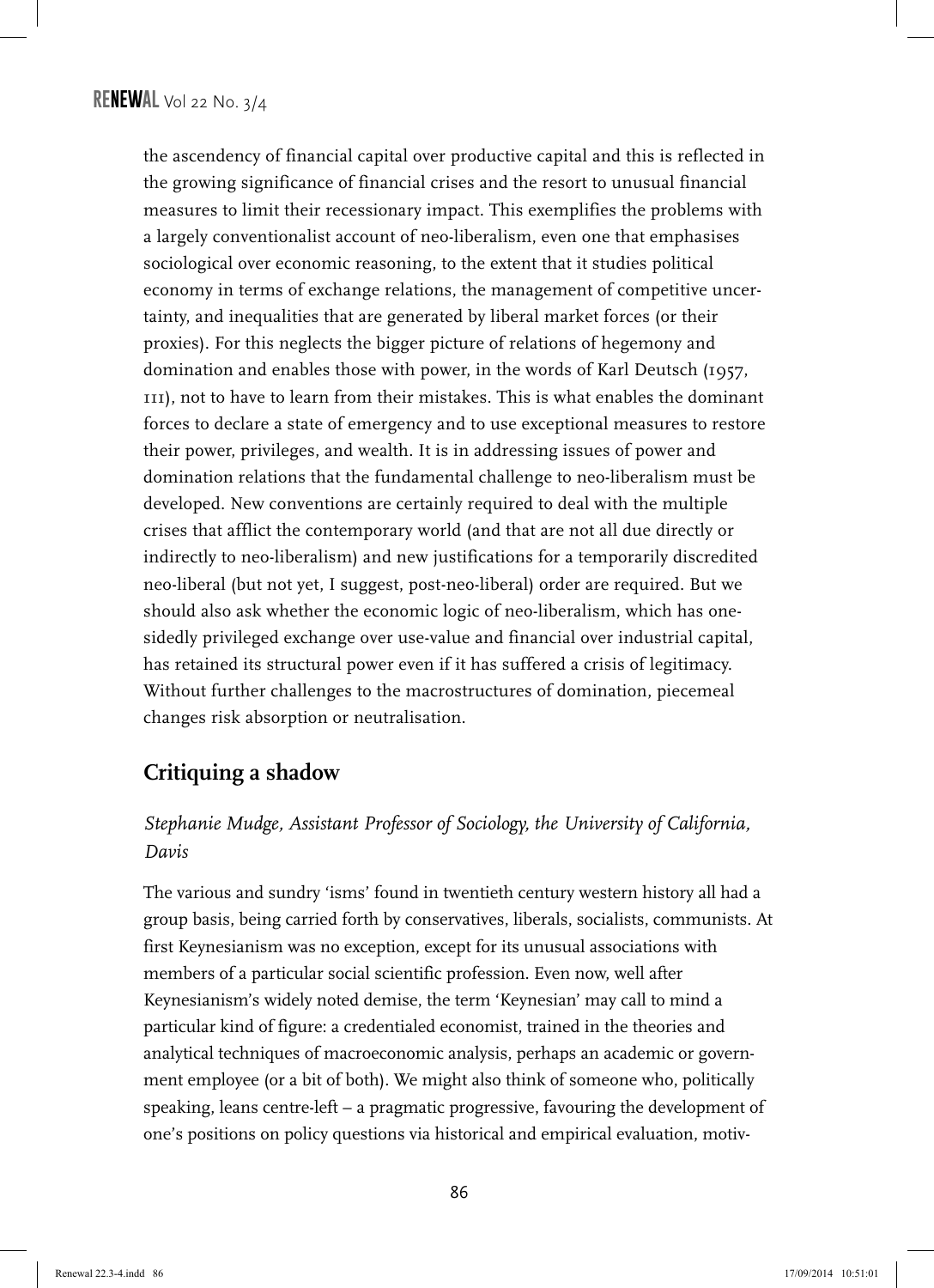ated by a basic commitment to broad social welfare and human progress. For an economist circa 1965, the term 'Keynesian' might have invoked more or less the whole mainstream of the profession: political leanings notwithstanding, to say one was a 'Keynesian economist' was not that different from just saying one was an economist. Keynesianism had captured the profession, not least because in some senses – by remaking states as economies and making itself their keepers – it had captured the world beyond it.

Then, in the late 1930s came the neo-liberals – a grab bag of academics, journalists, and other sorts of intellectuals; most leaning right but some left; many existing at the margins of politics and academe alike. Economists were well represented. At first, some of them took on the label 'neo-liberal'. They found an audience, especially, after Hayek's *Road to Serfdom's* (1944) wild successes in the US, thanks especially to a *Reader's Digest* abridged version and a *Look* magazine cartoon series. In time they transformed economics, and a world wrapped up with it, from the inside. Like the Keynesians in the 1960s, by the 1990s they had won: having morphed from a loose collective, to an intellectual-political movement on the right, to a general hegemonic phenomenon, the neo-liberals could be just plain (classical) liberals again.

Ever since then, those interested in understanding neo-liberalism have had a conceptual problem: if we go by self-reports, the term 'neo-liberal' now refers to a virtually unpopulated social category. (I should note that this was not true of Keynesians, who could still be found in professional economics in the 1990s). How do we engage with and think around something that is everywhere and nowhere? Self-identified neo-liberals are hard to come by; there is no political party or national regime that touts the 'neo-liberal' moniker; it does not denote a definite professional position in economics or anywhere else. And yet many take the view that neo-liberalism's continued reign is among the most perplexing puzzles of our time. How does one engage with, or hope to critique, a shadow?

## *Tracking the long shadows of professional economics and the neo-liberal state*

Absent neo-liberals, those of us interested in neo-liberalism's analysis tend to turn to more familiar entities that cast very long shadows indeed: the economics profession; research organisations, foundations, and think tanks; states and governments. Davies makes this kind of move, offering a fresh take by bringing Boltanski-esque conventions theory to the task. In the process he imports the particularly Weberian problematic of the (in)commensurability of value spheres,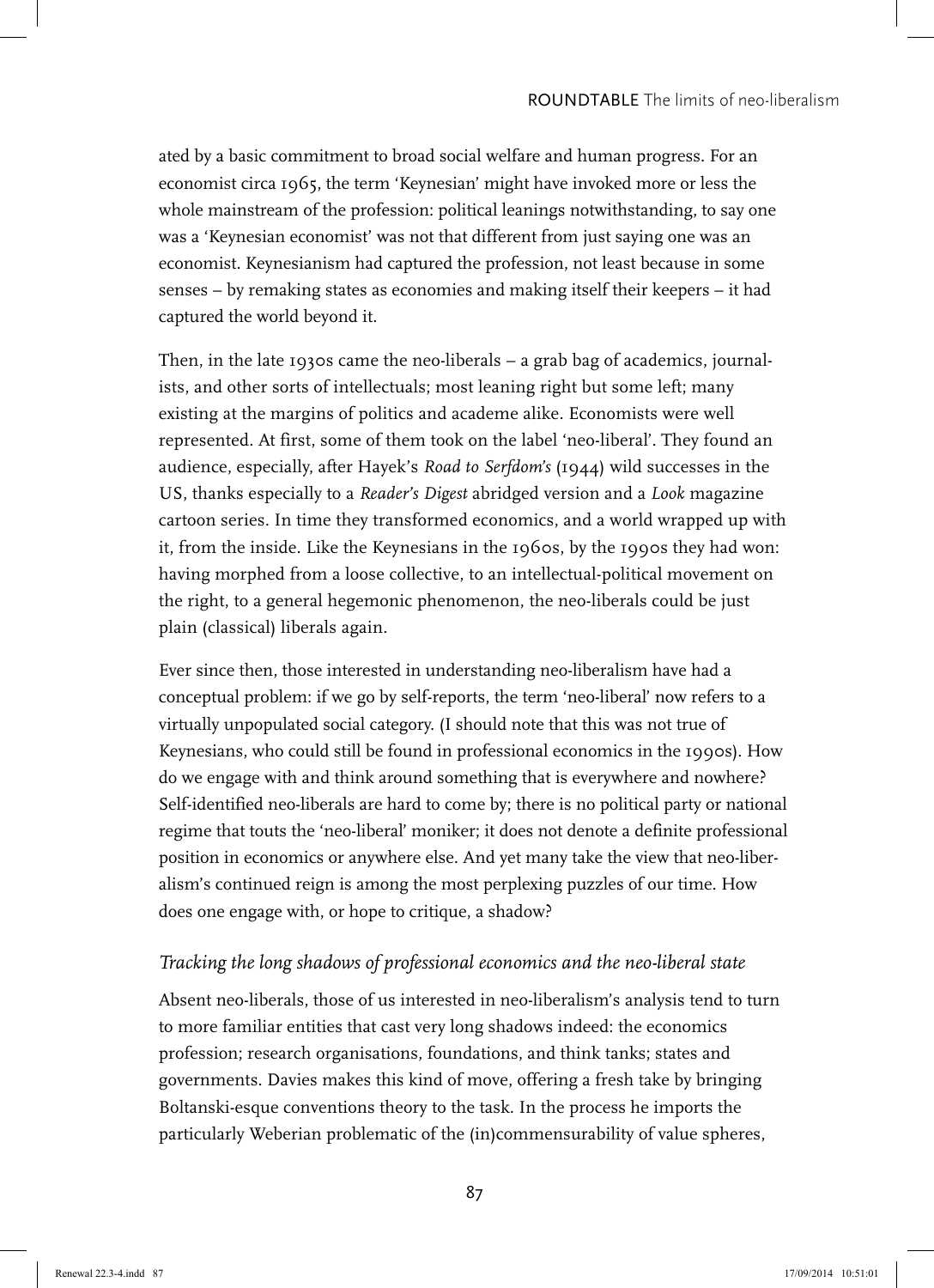asking how neo-liberalism – via, especially, economics and the state – becomes a means of political authority and a tool of governance. More specifically, Davies engages with neo-liberalism as a form of liberal economic rationality on which political authority depends and which provides the basis of a particular form of the state. He is interested, first, in the paradox of a powerful state form built on its ostensible critique. A second focus is the ways in which the experts and expertise through with neo-liberalism operates have constructed a notion of competition that goes beyond markets to provide a general model of social organisation, and has then imposed that model on the world by – among other things – achieving an economistic takeover of the law.

What is neo-liberalism, then? When one is chasing shadows basic questions like this are never really settled. Davies' answer is, I think, useful: invoking a bit of Weber and a bit of Foucault, neo-liberalism for him is 'the pursuit of the disenchantment of politics by economics'. Against a reduction of neo-liberalism to just another stage of capitalism (as in some Marxist analyses), Davies suggests that we can view it as the effect of a self-conscious intellectual project to undermine value-rational notions of the common good via economic theories, argumentation, and calculation, remaking all action as economic action regardless of context. Davies identifies four movements in this process: the development of techniques of measurement and evaluation 'in and around markets' (I can only assume he is referring to the development of statistics here – if so, I will briefly note that this contrasts with my understanding of statistics' development as being closely tied to the efforts of the tax-collecting modern state); the codification of those techniques as a basis of neo-classical economics from the 1870s; their application to the state and other non-market institutions from the 1950s; and their infiltration into sovereign states from the 1970s, imbuing liberal political institutions with an inherently limited form of political legitimacy that – if I understand correctly – can justify just about anything except those institutions' own existence.

As a result, in a neo-liberal world we find ourselves confronted by the ever-advancing quantification and pricing of everything by means of economic calculation. These processes are backed and advanced by powerful states characterised by at least two sorts of ironies: they have been rendered powerful via a set of theories and critiques built as a critique of all things political; and their powers are bound to an apparently fragile form of authority – even if, so far, that authority appears to have held up in the face of crisis.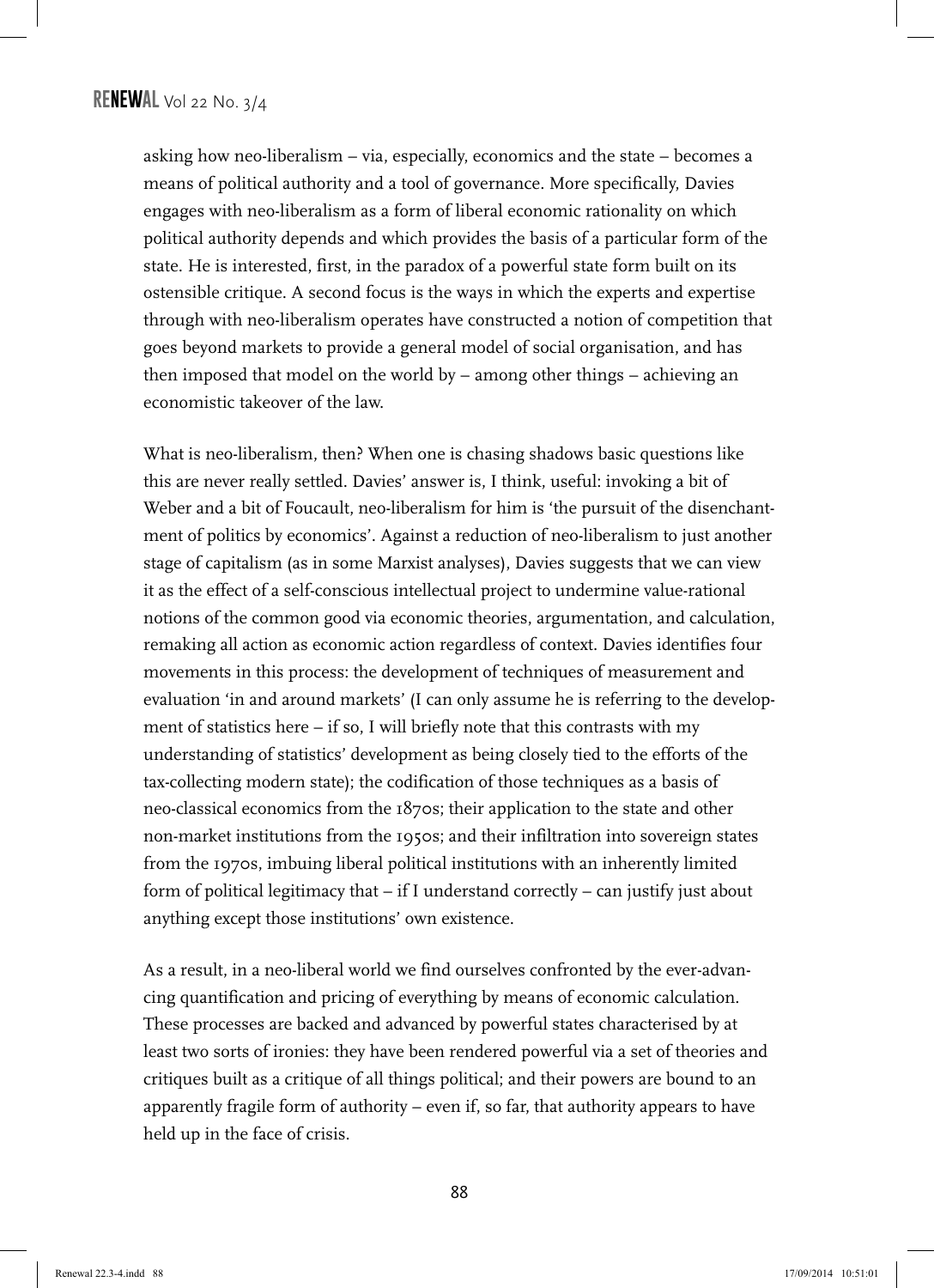## *Identifying contingencies, past and present*

Davies' take undoubtedly captures some of the most important features of experience in the neo-liberal era – but to my mind it is incomplete, for a couple of reasons. First, it complicates things by extending neo-liberalism back to the mid-nineteenth century and imposing no particular institutional or geographical boundaries on the phenomenon. I realise that Foucault makes a similar move, but then again Foucault was writing well before neo-liberalism's full onslaught. The result is that the reader gets no sense of how or if neo-liberalism works differently across contexts, or indeed if it is always and everywhere at work; nor does the reader get a sense of neo-liberalism as anything other than a necessary historical force, long in the making and virtually unstoppable. Perhaps this is precisely what the author intends, but I am not inclined to accept such a story of historically linear inevitability.

In addition to identifying the ideas and justifications that make neo-liberalism possible, some contemplation of neo-liberalism's contingencies and historical alternatives seems equally important. Among them are the historical institutions that made it possible – for instance, via economics' development as a US-centric profession that became influential via Keynesianism, politics, and states, and most essentially through processes of capitalist development. One need not accept a Marxian conception of capitalism as a series of staged historical periods in order to acknowledge that neo-liberalism's development has been wrapped up with that of capitalist institutions, and that the quantification and commensuration of everything (except the sovereign state) that Davies views as a core element of neo-liberalism can be viewed as part and parcel of the ever-expanding process of commodification that Marx foresaw well before Foucault came along. Similarly, the 'endgame' of neo-liberalism that Davies identifies – in which normative authority gives way to an empirically-measured world of extreme economic inequalities, and neo-liberalism itself becomes untenable as a governing logic except insofar as it is backed by the threat of force – can also be identified in the combined works of Marx and Weber. A virtue of these viewpoints is that, particularly in Weber, there is a deep sense of historical contingency in the unfolding of modern capitalism and its disenchanting effects. My impression is that this sense of contingency is lost in Davies' conventions-based approach,

This brings me to another issue, having to do with the Keynesians mentioned at the outset of this commentary. If neo-liberalism is the disenchantment of politics via economics and its calculative techniques, then I am left to wonder why we should focus on Hayek (who was not appointed as an economist at Chicago), Schumpeter, and Coase, but not Keynes and the mid-century Keynesians – like Paul Samuelson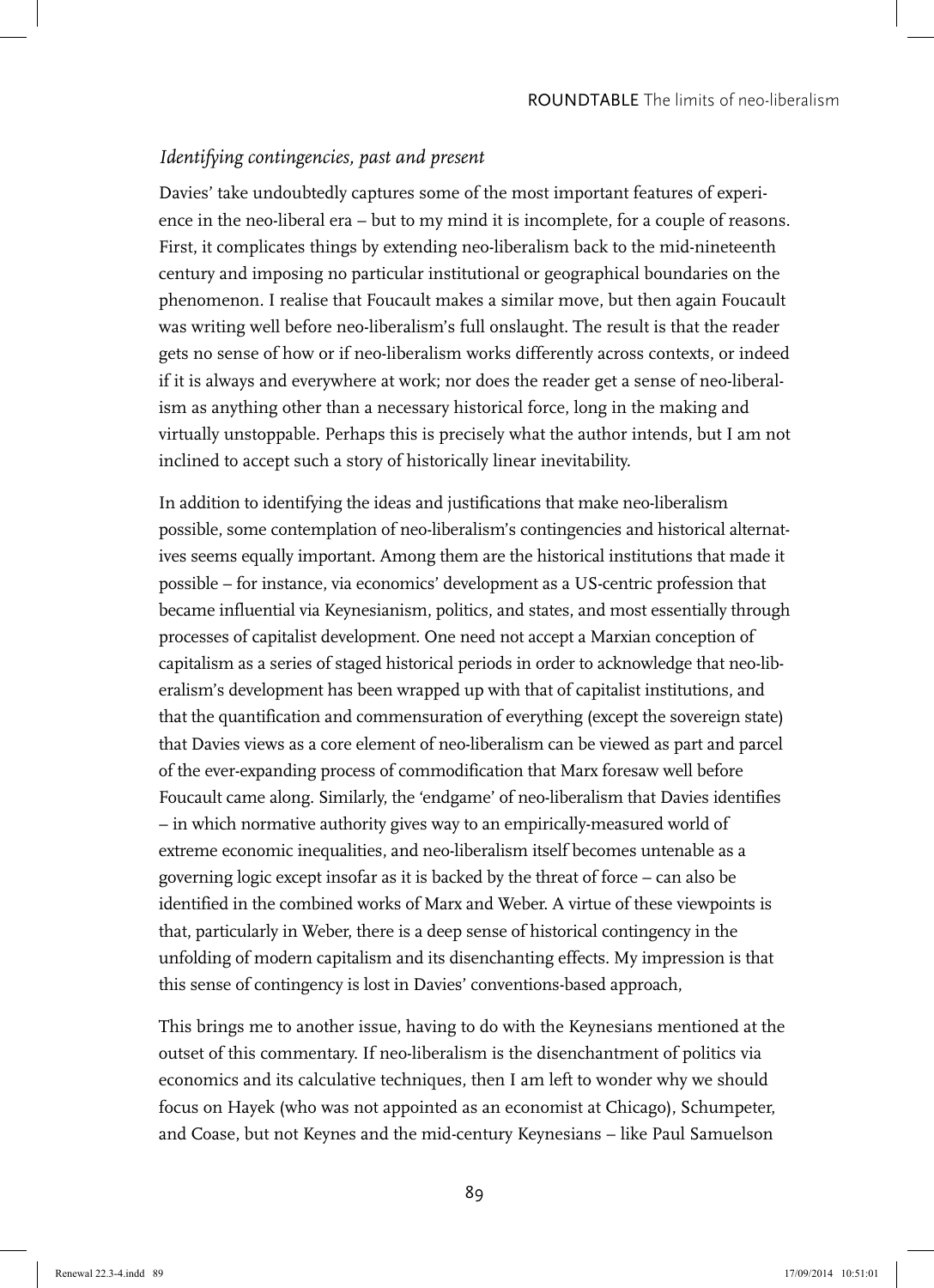– who endowed economics with its powers of mathematical calculation of 'the economy' in the first place. In fact, it is not clear at all how Keynesianism as a set of economic theories and techniques themselves played into neo-liberalism's unfolding. This, also, seems essential to an analysis of neo-liberalism-as-economisation.

All this said, these are meant as devil's advocate comments on what is otherwise a rich and thought provoking work.

# **Actually existing neo-liberalism: notes on William Davies'** *Limits of Neo-Liberalism*

## *Jonathan Derbyshire, Managing Editor,* Prospect

In his masterpiece, *The Great Transformation* (1957 [1944]), Karl Polanyi argues that there was 'nothing natural' about nineteenth-century laissez-faire. Free markets didn't come into being spontaneously. On the contrary, 'the road to the free market was opened and kept open by an enormous increase in centrally organised and controlled interventionism.' In Polanyi's account, the self-regulating market of the mid-nineteenth century was accompanied by a dramatic expansion of the administrative organs of the state, the philosophical rationale for which was supplied by a 'Benthamite liberalism' that saw government as the 'great agency' of human happiness, and laissez-faire itself as, to all intents and purposes, identical with the general welfare. The administration of the New Poor Laws, for example, or the enclosures of common land, required the construction of an immense bureaucratic apparatus. The 'paradox', according to Polanyi, was that these 'strongholds of governmental interference were erected with a view to the organising of some simple freedom – such as that of land [or] labour…'

Students of recent history are confronted with a similar paradox. Whilst its public rhetoric might have suggested otherwise, neo-liberalism has not shrunk or rolled back the state in order to free the market. Instead, it has used the power of the state to reshape social institutions and to insinuate market relations into spheres where previously they were absent. Neo-liberalism, in short, has delivered not a small state but a *market* state. To adapt a distinction made by Jamie Peck (2010), neo-liberalism, particularly in its Anglo-American variants, has been as much about 'roll-out' (the enforcement of 'competitiveness' through audit and other forms of bureaucratic oversight, the growth of sprawling 'parastatal' mega-firms which exist only because the public sector buys services from them) as it has been about 'roll-back' (privatisation, deregulation and the rest).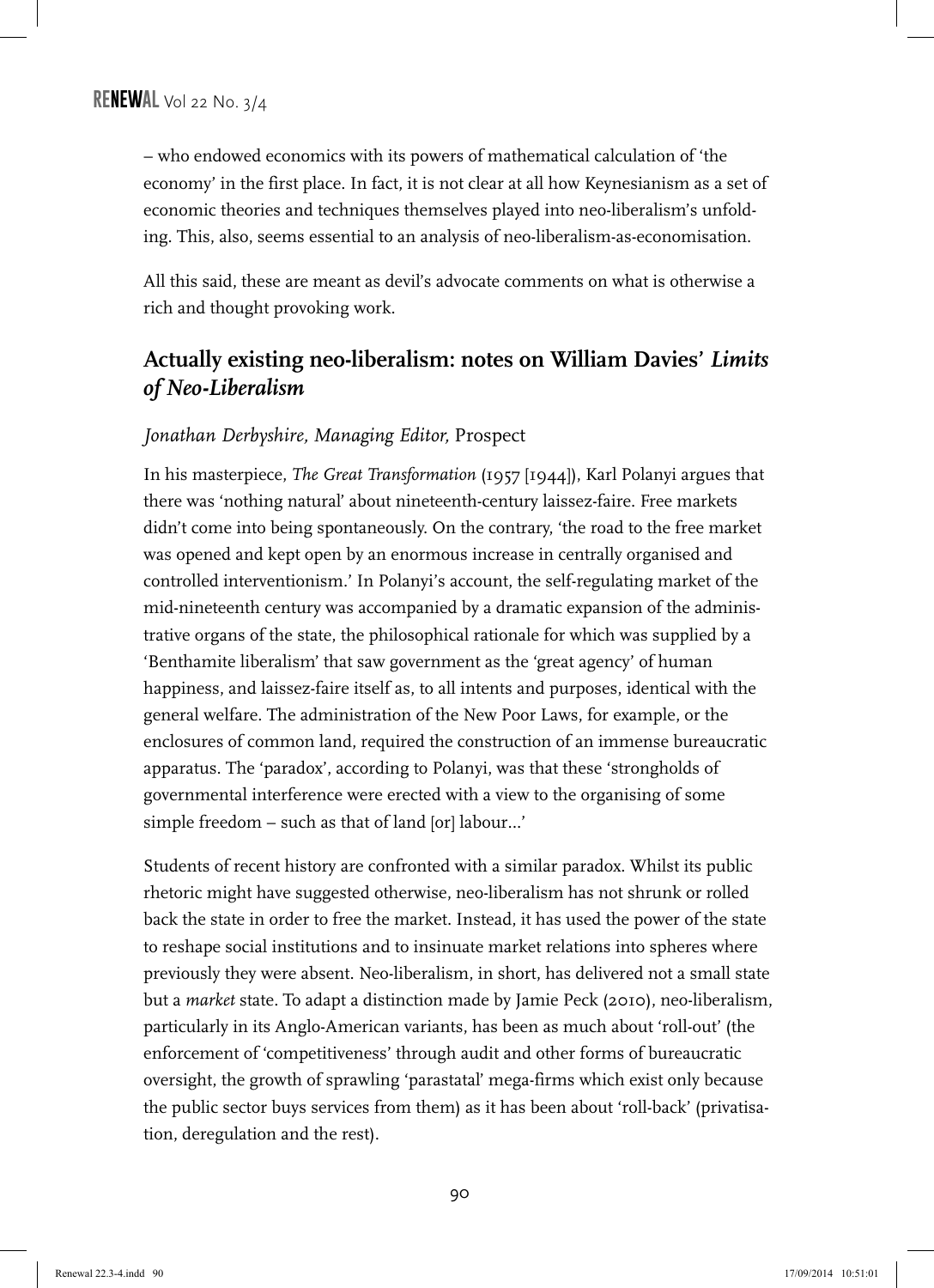## *State-centric neo-liberalism*

William Davies's important book is an exploration of this paradox. Now, Davies is not alone in noticing the gulf that separates the neo-liberal state as it actually is from the state as Hayekian theory, say, conceptualises it (the procedural *Rechtsstaat* as 'neutral enforcer of competition' and so on). A number of commentators have observed, for example, that it is hard to see how neo-liberal arguments against intervention and planning, such as Hayek's, could possibly apply in the case of something like the banking crisis of September 2008 – that is, in a situation in which all the coercive powers of the state were mobilised to save a dysfunctional financial system from complete collapse. Davies' analysis differs from accounts like this in a number of significant ways, however.

Rather than seeing the exceptional measures taken by states in the autumn of 2008 as incompatible with apparently 'neo-liberal' arguments about the moral hazard that government intervention almost invariably creates (the threat of bankruptcy being necessary for discipline and rational choice in markets), Davies takes them as confirmation of the 'state-centric nature of neo-liberalism as an anti-political mode of politics'. In his updating of Polanyi's 'paradox', 'the economic critique of the state [is] employed so as to legitimate, empower and expand the state.' And just as Polanyi observes that nineteenth-century Benthamite liberalism privileged administrative action over parliamentary legislation, so Davies identifies in neo-liberalism the 'disenchantment' of politics by economics: 'In the tradition of Jeremy Bentham, intrinsic values are to be replaced by extrinsic valuation (i.e. measurement).'

Davies writes of his own approach that it is descriptive and historical rather than explicitly 'critical'. This, it seems to me, is a strength and not a weakness. His book provides a genealogy of 'actually existing neo-liberalism', the key institution of which is, on his account, 'not a market as such, but particular market-based … forms of economisation, calculation, measurement and valuation.' The theoretical underpinnings of this dispensation are provided not by Hayek, but by the Chicago 'Law and Economics' school. Davies emphasises the extent to which the work of thinkers such as Ronald Coase, Robert Bork and Richard Posner, all of whom acknowledge their debts to Bentham, marks a significant break with the 'legal epistemology of the early neo-liberals', Hayek included. In this tradition, a utilitarian calculus of efficiency and an appeal to 'consumer welfare' replaces the normative authority of law.

One of the first fruits of the Chicago Law and Economics approach was the Antitrust Project launched in the 1950s, in which Bork, Coase and Posner were all involved.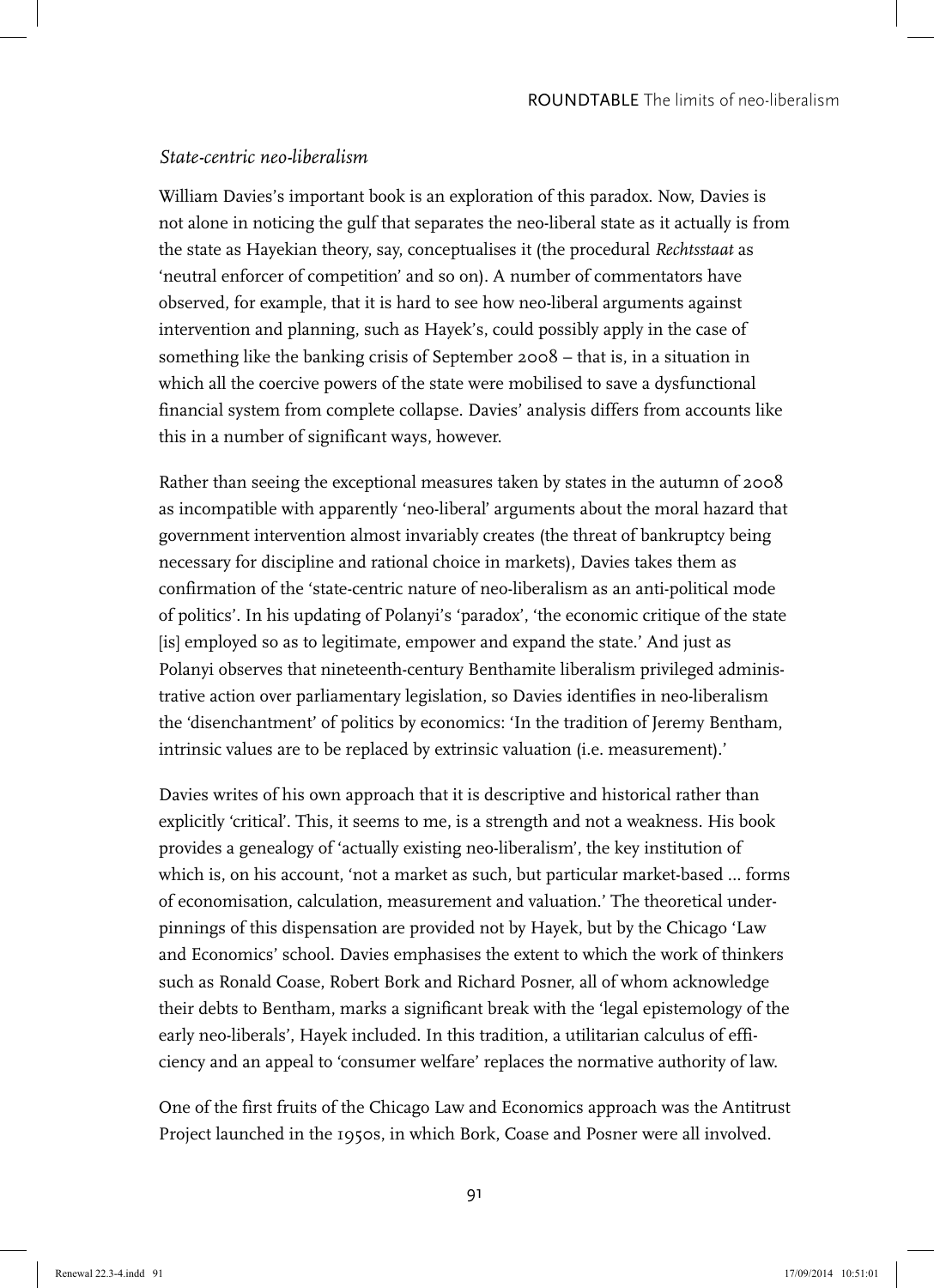They argued that 'efficiency', understood in terms derived from neo-classical economics, ought to be the criterion by which all anti-trust legislation should be judged. One of the consequences of the extraordinary influence that these Chicago arguments had on the American legal profession was a reduction in competition and an increase in industrial concentration and oligopoly. (These were developments about which the Chicago lawyers and economists were entirely sanguine, as criticisms aimed by Coase at his predecessor Henry Simons make clear (Coase, 1993). In his 1934 pamphlet, *A Positive Program for Laissez Faire*, Simons had argued for an 'outright dismantling of our gigantic corporations'. He believed that legal limits on the size of 'ownership units' were essential to the 'maintenance of freedom of enterprise'. Coase, however, regarded this view as 'utopian' and, worse still, as unempirical. Simons' sin was to have failed to examine what the effects of his proposals would have been on economic 'efficiency').

Davies's insight, which builds on the work of Colin Crouch and others (Crouch, 2011), is to see that the Chicago critique of anti-trust 'turn[s] the gaze of economic critique away from private industry and towards public agencies and legal institutions'. In other words, that critique prepares the way for the application of the rational actor model of neo-classical economics in other spheres of social and, indeed, individual life (in this latter respect, Gary Becker's work on human capital is seminal).

Given his emphasis on the expansion of neo-classical economics into politics (and political science), it is perhaps unfortunate that Davies should give scant consideration to Virginia Public Choice theory and the theory of New Public Management (though he does mention them in passing) – especially as these strains of neo-liberal thinking have had a significant influence on the execution of 'public sector reform' in the UK over the past two decades. James Buchanan and Gordon Tullock's *The Calculus of Consent* (1962) is a *locus classicus* here. Their rejection of the idea that there are distinct 'ethical realms' governed by different kinds of motivation has clear affinities with Chicago-style 'economic imperialism'. According to Buchanan and Tullock, rationally self-interested behaviour is all there is. And for that reason they reserve Benthamite scorn for the suggestion that public policy might be governed by social objectives or a consideration of national goods. It is because the behaviour of public servants, like all other economic actors, is rationally self-interested and utility-maximising that markets or, as Davies puts it, 'market-based techniques of evaluation' should be injected into the public sphere.

It is ironic that, as Davies himself has acknowledged elsewhere (2009), some of the intellectual resources required for a critique of actually existing neo-liberalism are to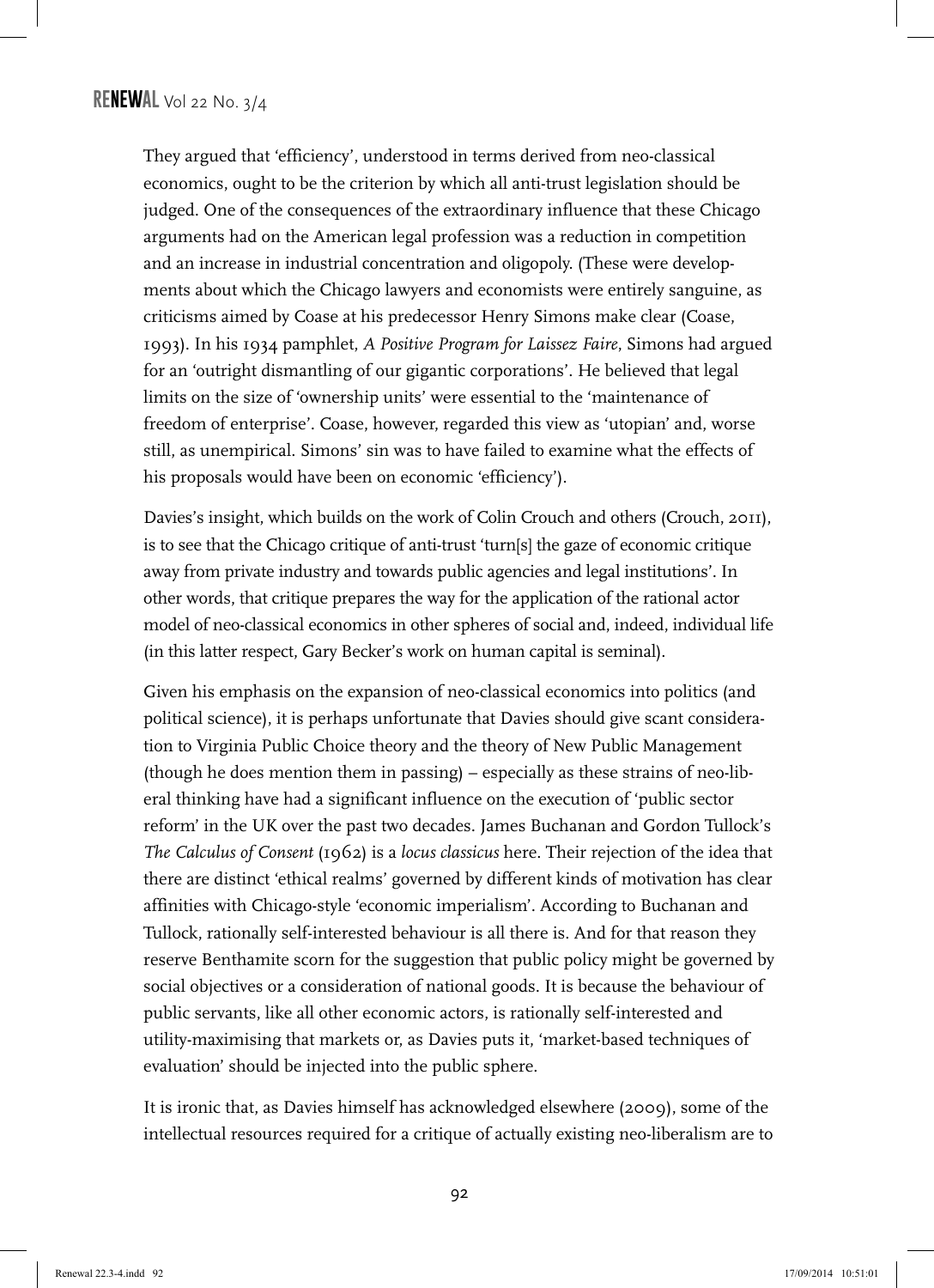be found in an earlier neo-liberal tradition. German 'ordo-liberalism' or social market theory places a much greater emphasis than its American successors on preventing cartels and monopolies, and on the role of the state in promoting economic competition. And, most importantly of all perhaps, the ordo-liberals insisted that there are – or ought to be – areas of human activity in which the writ of the market does not run. As Wilhelm Röpke, one of the doyens of ordo-liberalism, put it: 'Competition is a means of establishing order and exercising control in the narrow sphere of a market economy based on the division of labour, but no principle on which a whole society can be built' (Schnyder and Siems, 2013).

# **The limits of neo-liberal legitimacy: reply to Jessop, Mudge and Derbyshire**

## *William Davies, Senior Lecturer in Sociology at Goldsmiths, University of London*

Book-writing is a task that both requires and induces anxiety. Just getting it done at all is hard enough. When the book involves social theory, and some unwieldy attempts to combine or develop theories in new ways, another anxiety arises altogether: will anyone understand what the hell I am on about? One of the great pleasures in reading the three careful and intelligent responses to *The Limits of Neo-liberalism* is the discovery that others have not only grasped my essential arguments, but extrapolated and recast them in ways that I had not imagined or managed to articulate so well.

The commentaries contained some generous appreciations of the book, as well as some well-targeted critiques. Rather than set about rebutting the latter, I will start by outlining my own understanding of the book's salient features, and address some of the respondents' comments as I go along. I'll then turn to some substantive issues.

### *The heart of the book*

A significant characteristic of the book, which distinguishes it from many leftist accounts of 'neo-liberalism', is that it does not view this system purely in terms of domination, exploitation, class or anti-democratic power. Inspired largely by the work of the French sociologist Luc Boltanski, I was keen to understand the ways in which a political economic regime could be rendered not just tolerable or functional, but legitimate or attractive. Many will recognise this as the sociological tradition founded by Max Weber; but what Boltanski offers is a way of exploring economic institutions in terms of the critical and moral philosophies that structure them from within.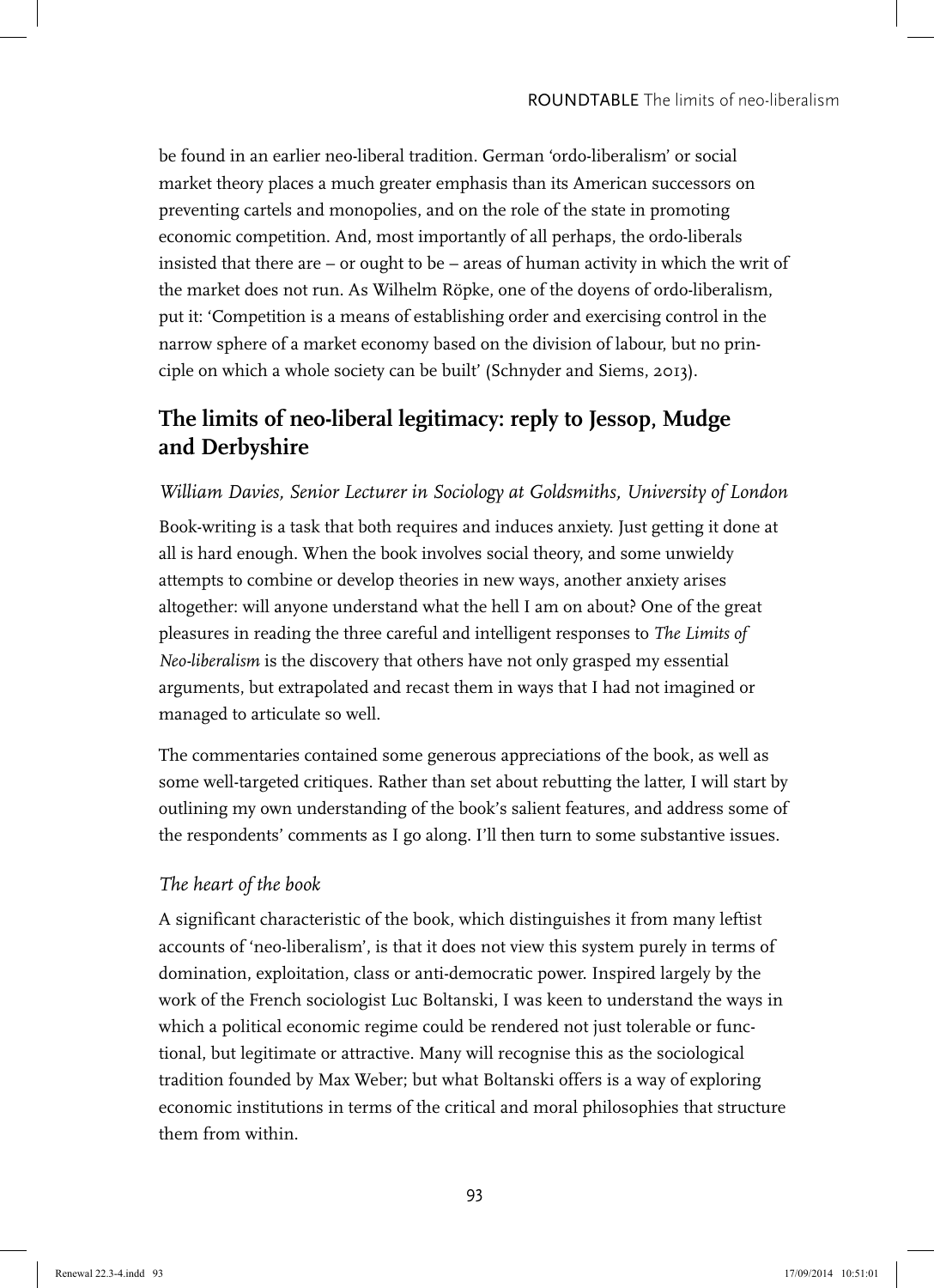Hence, my interest in neo-liberalism is not only in its unfairness, but also its appeals to fairness; not only in its numbing bureaucracy, but also its energising account of leadership. Contrary to critical theorists working in the Frankfurt School tradition, I share Boltanski's instinct that human beings cannot live under political arrangements that offer them no hope or freedom whatsoever, so we have to understand what types of hope and freedom *are genuinely on offer*, in order to understand how systems persist. One may ask – as Bob Jessop implicitly does – whether I have thrown the critical baby out with the deterministic bathwater, a point which I'll return to at the end.

My task, then, was not to explore how neo-liberalism destroys political hope altogether, but how it ensnares and draws energy from it. Neo-liberalism is parasitical on existing political institutions and ideals, and like any parasite, must ensure that it does not destroy these 'hosts'. This represents one of the 'limits of neo-liberalism', though one which neo-liberal logic is unable to recognise.

Secondly, the book explores neo-liberalism as a project of incomplete technocracy. What do I mean by this? Neo-liberal intellectuals shared a fear of political discourse, and a pragmatist or positivist trust in numbers as a safer basis on which to form political consensus. These numbers include the prices generated by markets, but also those deliberately constructed by tools of management and audit. Technocrats working in regulators, government departments or consultancies today cannot really be described as 'neo-liberals'; they are not ideologues or intellectuals. Yet they are heirs to a certain style of public discourse, which views calculation as more truthful than, say, the exercise of moral or political judgement. In this, they work in the tradition founded by Jeremy Bentham, as Jonathan Derbyshire notes.

The reason this project is incomplete is that it has no coherent account of its own preconditions. It needs legitimacy, yet has no theory of what that means. As Stephanie Mudge puts it very nicely, my argument is that neo-liberalism imbues 'political institutions with an inherently limited form of political legitimacy that … can justify just about anything except those institutions' own existence'. This is exactly right. It is why, when neo-liberalism faces a serious challenge to its legitimacy (such as the global financial crisis), it can ultimately only respond by acts of emergency management and force. It has gradually dissolved the very political vocabulary (of 'public interest', of 'justice' etc) that might have allowed it to restore its own legitimacy.

One of the vulnerabilities of a book such as this, which Mudge identifies very acutely, is its precise delineation of the empirical material. Who counts as a neo-lib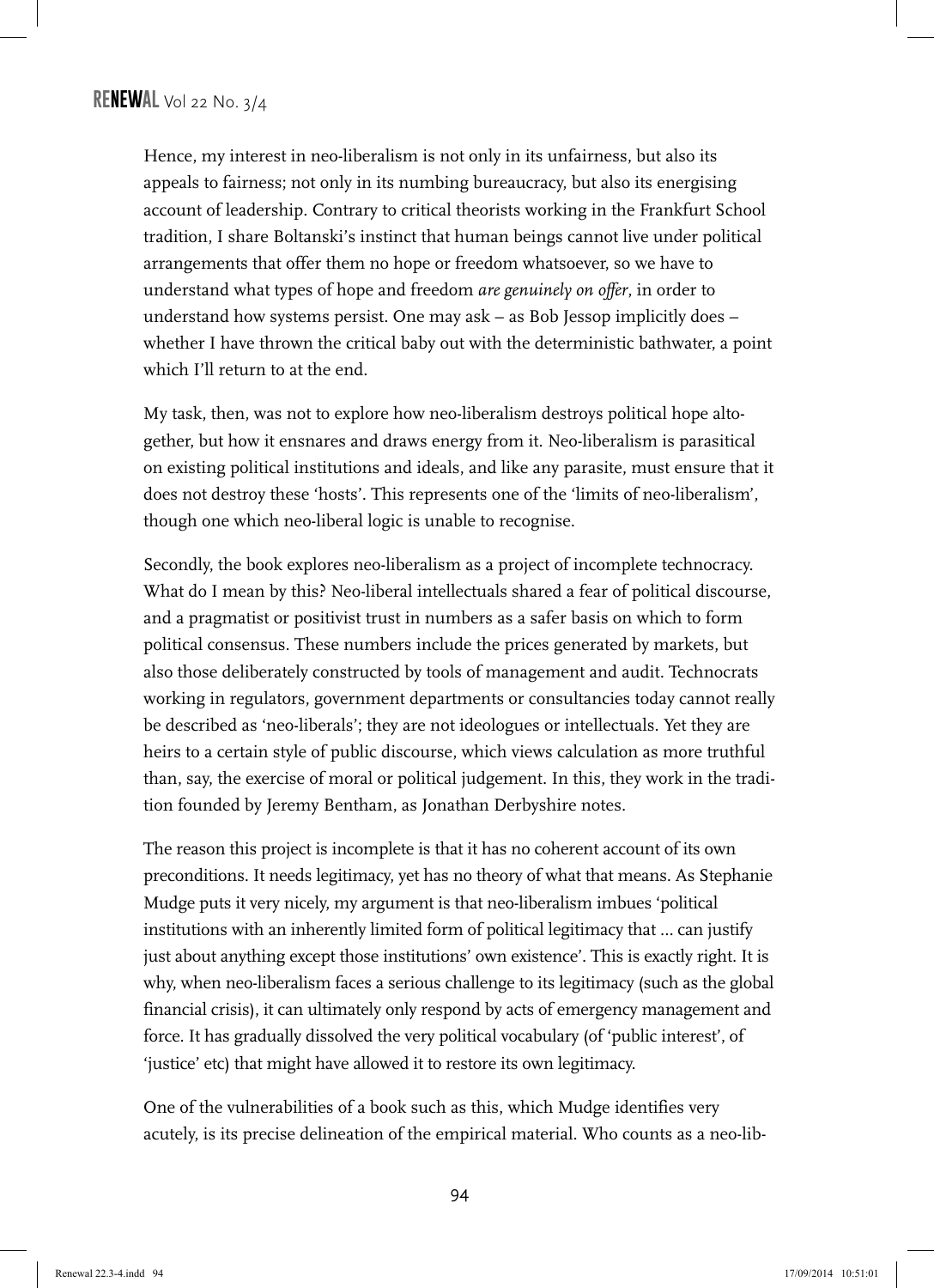eral? Who are the truly powerful technocrats, and who are mere pen-pushers or PR men? Both Mudge and Derbyshire highlight some significant omissions: respectively, the importance of Keynesian economics to the expansion of the calculative state, and that of the Virginia School of public choice to the development of 'new public management'. These are both valuable suggestions. There is, ultimately, something a little arbitrary about where one draws the line around the historical and empirical focus of a book such as this. But the alternative is to be so deductive or exhaustive as to drown what makes the narrative interesting in the first place.

The historian of economics Philip Mirowski makes great play of the 'neo-liberal thought collective' being a clearly delineated group, even today (2013). I do not make such a strong claim. Instead, the experts who interested me were those involved in extending economic calculation to domains of politics previously considered matters of sovereign power, namely law and executive decision. This is partly why I chose to focus on the Chicago Law and Economics tradition and Michael Porter's application of business strategy to the state, which forms the 'national competitiveness' discourse.

Thirdly, I look at how competition and competitiveness are the organising principles of neo-liberalism, both inside and outside markets, even while the faintly normative aspect of these (the meritocratic sense of 'fairness' or 'equal opportunity') is progressively weakened, not least by the technocratic aspect of government just mentioned. For me personally, this began as a naïve question while working in policy a decade ago, which inspired the PhD on which the book is based: why is it that making things 'more competitive' is automatically assumed to be a good thing? What does this even mean? Who decides? Within the canon of neo-liberal theory, there are some clear answers to these questions (such as Hayek's claim that competition is a quasi-scientific 'discovery process'), which then mutate over time, as they pass through different expert groups and policy institutions.

A key claim of the book is that, thanks to the construction of measures, rankings and indicators, neo-liberalism makes competitiveness a virtue across society, making the 'free market' something of a red herring. Jessop and Derbyshire both read this as a Polanyian claim, that is, the idea that laissez-faire is constantly dependent on a strong and interventionist state. I can certainly see the Polanyian resonance; any economic sociologist interested in the state works partly in the shadow of *The Great Transformation* (Polanyi, 1957 [1944]). Derbyshire also reminds me of something that I'd forgotten, namely that Polanyi also identified Benthamite utilitarianism as an integral part of the paradoxical, small-yet-big liberal state.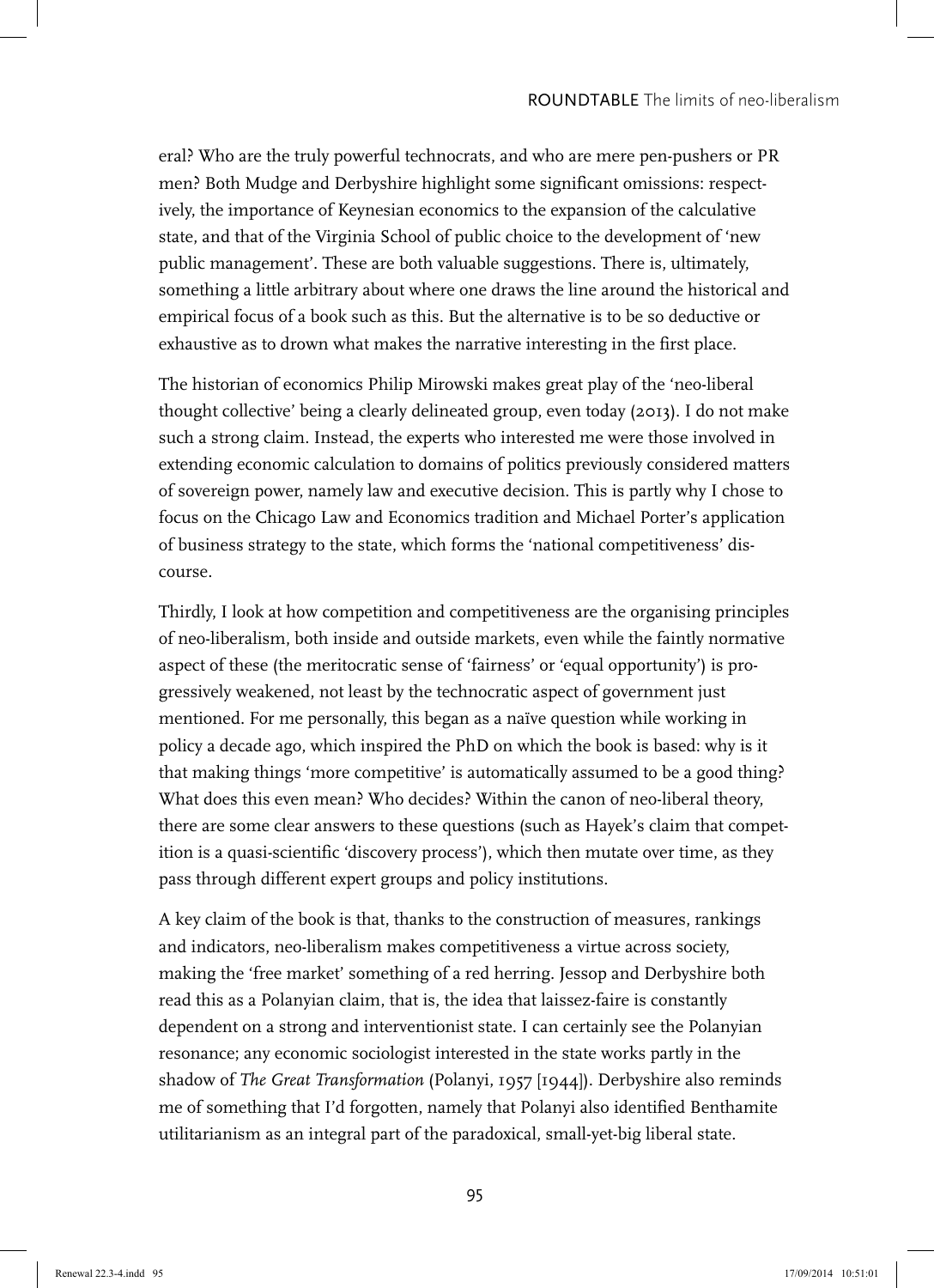The key difference between the liberalism criticised by Polanyi and neo-liberalism, as I see it, is that the latter is more concerned with the *competitive market ethos* than with markets themselves. Monopolies can be legitimate, as long as they are run in an efficient, enterprising fashion; states are legitimate for the identical reason; individuals must also live in this way. Frankly, neo-liberalism can do without the price mechanism much of the time, as those unpaid shelf-stackers, having their 'self-esteem' rebuilt by workfare programs, will tell you. This is something Michel Foucault foresaw quite brilliantly in his 1978-79 lectures on neo-liberalism (Foucault, 2008).

Finally, the bulk of the book consists of a historical and sociological analysis of particular expert communities, based on a combination of textual analysis, interviews and a kind of interpretive approach which seeks to understand economics within its broader political context. As I say early in the book, we need to 'read economics 'as if' it were political theory, inverting the neo-liberal project of measuring political actors 'as if' they were market actors' (p. 32). In that respect, interpretation may not be as uncritical as it first appears, but rather can re-politicise what has been de-politicised.

Does the book tell a complete story of neo-liberalism? Certainly not. As Mudge highlights, few people have ever described themselves as 'neo-liberals', which makes my use of the term methodologically problematic. But by holding to the principle that neo-liberalism is, fundamentally, an attempt to replace political speech (including legal discourse) with economic calculation, specifically so as to make the social world resemble a market contest, I was led to explore what I hope are some interesting territories in the history and application of ideas. If theorists and social scientists are too reticent in applying names to complex matters, then new critical perspectives become very hard to attain.

### *The benefits of meso-level analysis*

This brings me to what I see as the substantive critical points, put forward by Mudge and Jessop in particular. These ultimately concern the question of how to conduct critical social science, a question that is as much political as it is methodological. In his own work, Jessop has foregrounded the question of what form of 'complexity reduction' we want from our political-economic theories. In some respects, the critiques offered by Mudge and Jessop are inverses of each other. This may be an inherent feature of what Jessop describes as my 'meso-level' analysis. The book seeks to carve a path between a contingent genealogy of economic policy, and a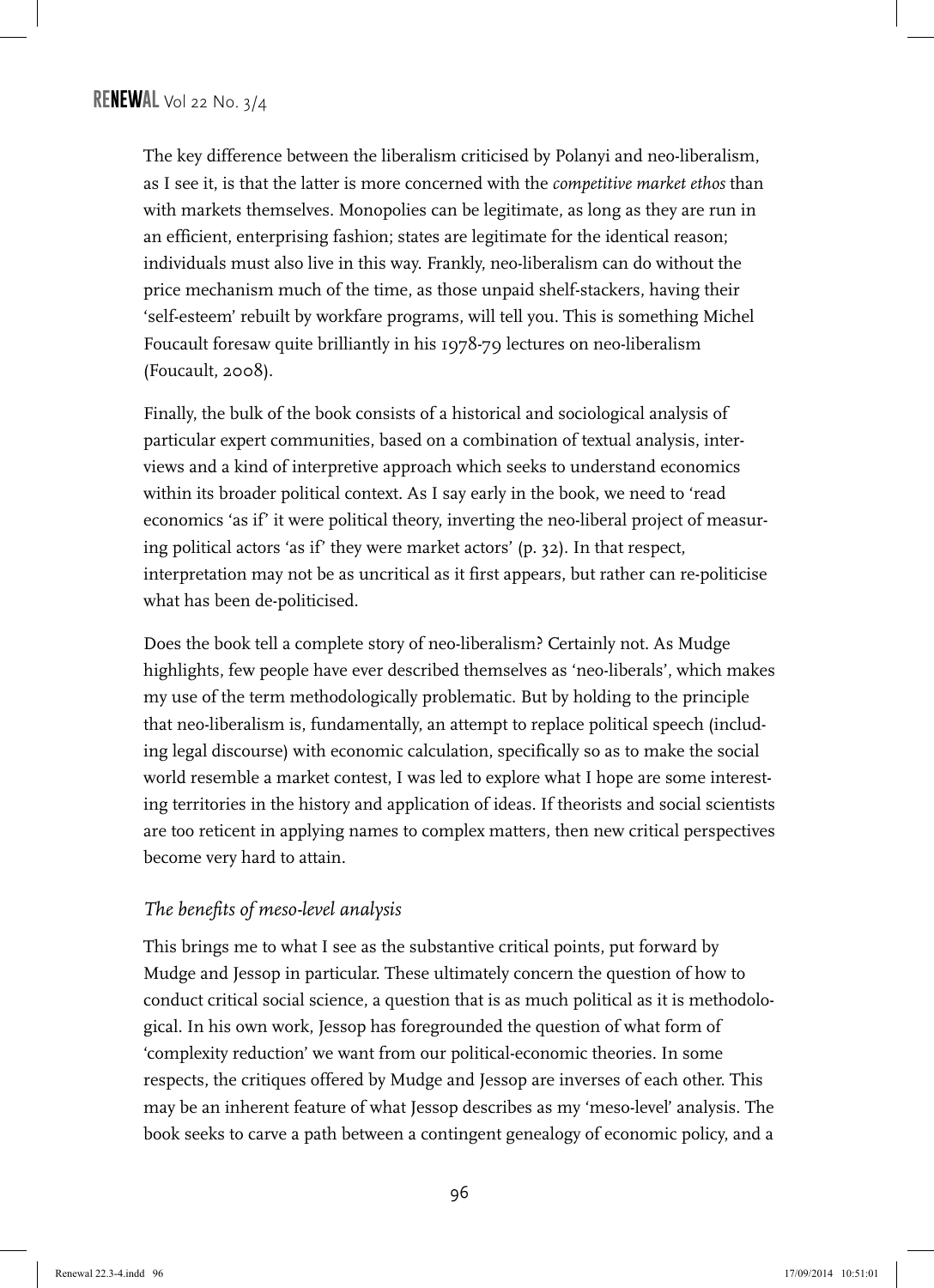systematic theory of neo-liberalism; but that necessarily leaves it open to the charge that it achieves neither.

Mudge worries that my attempt to identify certain stable conventions amidst the chaos of neo-liberal modernisation imposes excessive coherence, even inevitability, upon recent history. She feels that I have lost the 'sense of contingency' that, for instance, marks Weber's economic history. More pointedly, she argues:

Nor does the reader get a sense of neo-liberalism as anything other than a necessary historical force, long in the making and virtually unstoppable … I am not inclined to accept such a story of historically linear inevitability.

This I found more surprising. If anything, I had worried that the book would be criticised for veering into anecdote, or the journalistic style of Adam Curtis! If the effect of the book is as she describes, then that is indeed a significant weakness. But I question whether that kind of Hegelian teleology is actually present. Nevertheless, I can quite see that my sociological search for common themes and ideal types risks over-interpreting or obscuring historical details. The question is whether that risk is worth running, which I hope it is.

On the question of neo-liberalism's coherence, Jessop is more sympathetic to my approach. His concern is really that my theorising of neo-liberalism doesn't go further, to encompass the macro-political entities which (I argue) neo-liberal logic is largely unable to properly account for. These include the forces of domination which enable neo-liberalism to survive, regardless of its justifications or the coherence of its public rhetoric. As Jessop concludes

We should also ask whether the economic logic of neo-liberalism, which has one-sidedly privileged exchange over use-value and financial over industrial capital, has retained its structural power even if it has suffered a crisis of legitimacy. Without further challenges to the macrostructures of domination, piecemeal changes risk absorption or neutralisation.

This points towards the type of state theory, or 'cultural political economy', that Jessop has been one of the leading exponents of for decades. What Jessop's work offers, which my interpretive approach lacks, is a basis for critique that is independent of the subject matter being criticised. By contrast, my own approach to political economy involves using the language of those I am studying, to show how it falls apart, how it fails to adequately account for its context, how its aspirations for legitimacy fall apart. I'm aware that this leaves me without my own critical theory of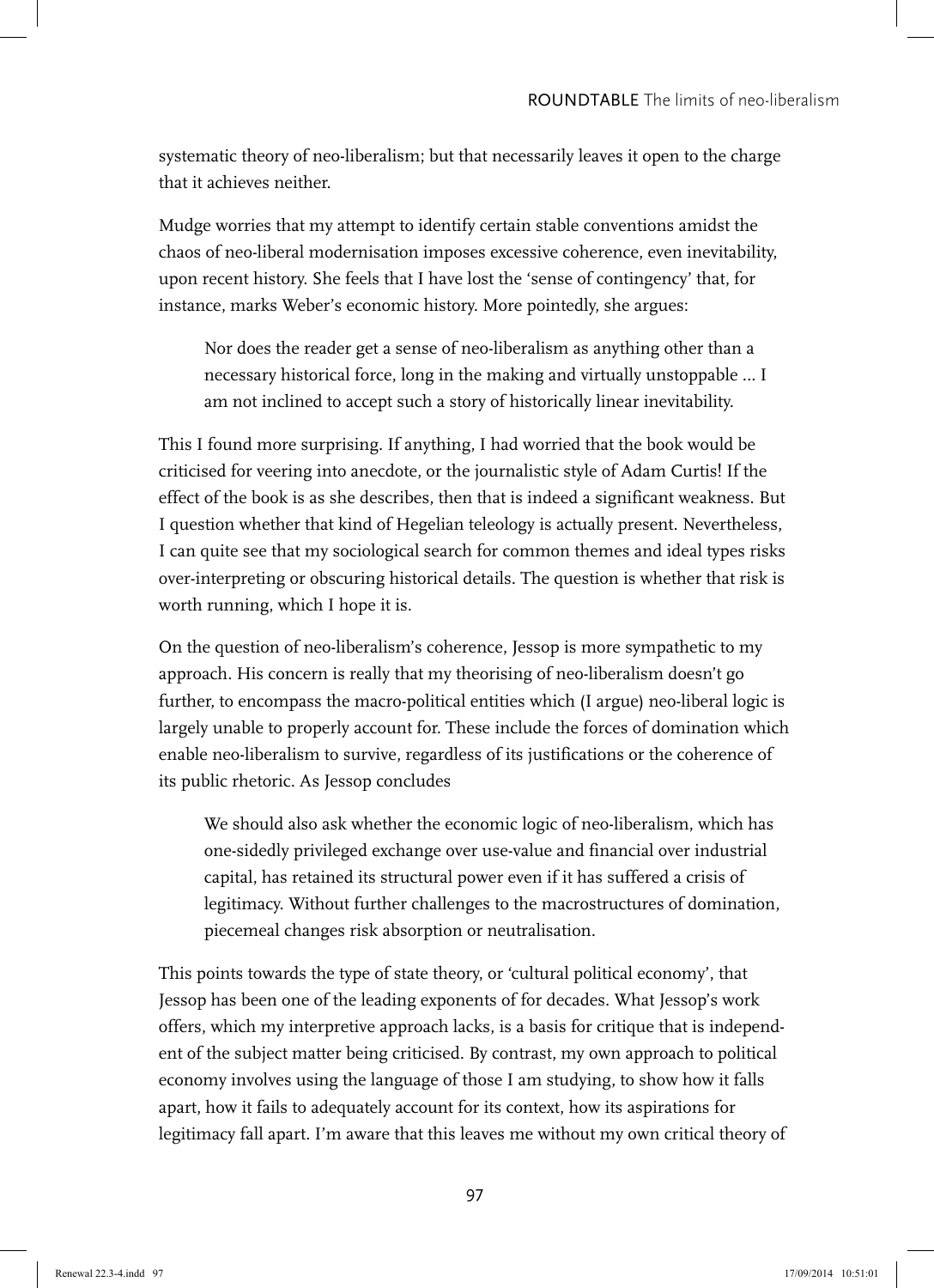the state or of capitalism, separate from how they emerge from the rhetoric and practice of those I am studying. To a Marxist such as Jessop, this is not a good position to be in!

This is not the occasion for a lengthy debate about the purpose of critical sociology. However, I would just like to conclude by pointing to an aspect of *The Limits of Neo-liberalism* which none of the respondents focused on, but which *partly* allays some of Jessop's fears, regarding the apparent acquiescence of my theoretical approach. This is my interpretation of entrepreneurship, as a mode of political agency without any normative justification at all. In fact, this understanding is quite clear in the work of Joseph Schumpeter: Schumpeter's entrepreneur is a figure who ignores the rules, works outside them, reinvents the game altogether, so as to dominate everyone who then plays it in future. The political logic of entrepreneurship is not one of agreements and conventions at all, but one of violence and domination. (Schumpeter's use of military rhetoric to applaud entrepreneurship is very suggestive in this regard).

If we understand neo-liberalism as the conflation of economic and political logic, we can see that entrepreneurs (or, in practice, superstar CEOs) become imbued with a form of political, executive authority to act however they decide. But by the same token, political leaders become viewed like entrepreneurs or 'CEOs' running their national businesses or brands. This is precisely how Michael Porter framed 'national competitiveness' from the early 1980s onwards. Within my analysis, there has always been an important strand of neo-liberal power, which operates outside of rules and conventions according to a logic of exception. This has become even more important since 2008: as I point out, competition law and European State Aid rules were amongst the first things to go out of the window when crisis struck.

Jessop describes my approach as 'largely conventionalist', and suggests that this 'neglects the bigger picture of relations of hegemony and domination and enables those with power … not to have to learn from their mistakes'. I would counter that by saying that my approach is only *half* conventionalist. Yes, neo-liberalism involves the construction of and adherence to 'rules of the game'. But as has become increasingly clear, it also makes space for certain actors – entrepreneurs, executives, those with the Schmittian capacity to *decide* – to exempt themselves at key moments. This is a crucial part of my account.

By focusing on the types of justifications and legitimations that neo-liberalism can and does offer (thanks to its tools, ideas and history), I believe that I am also able to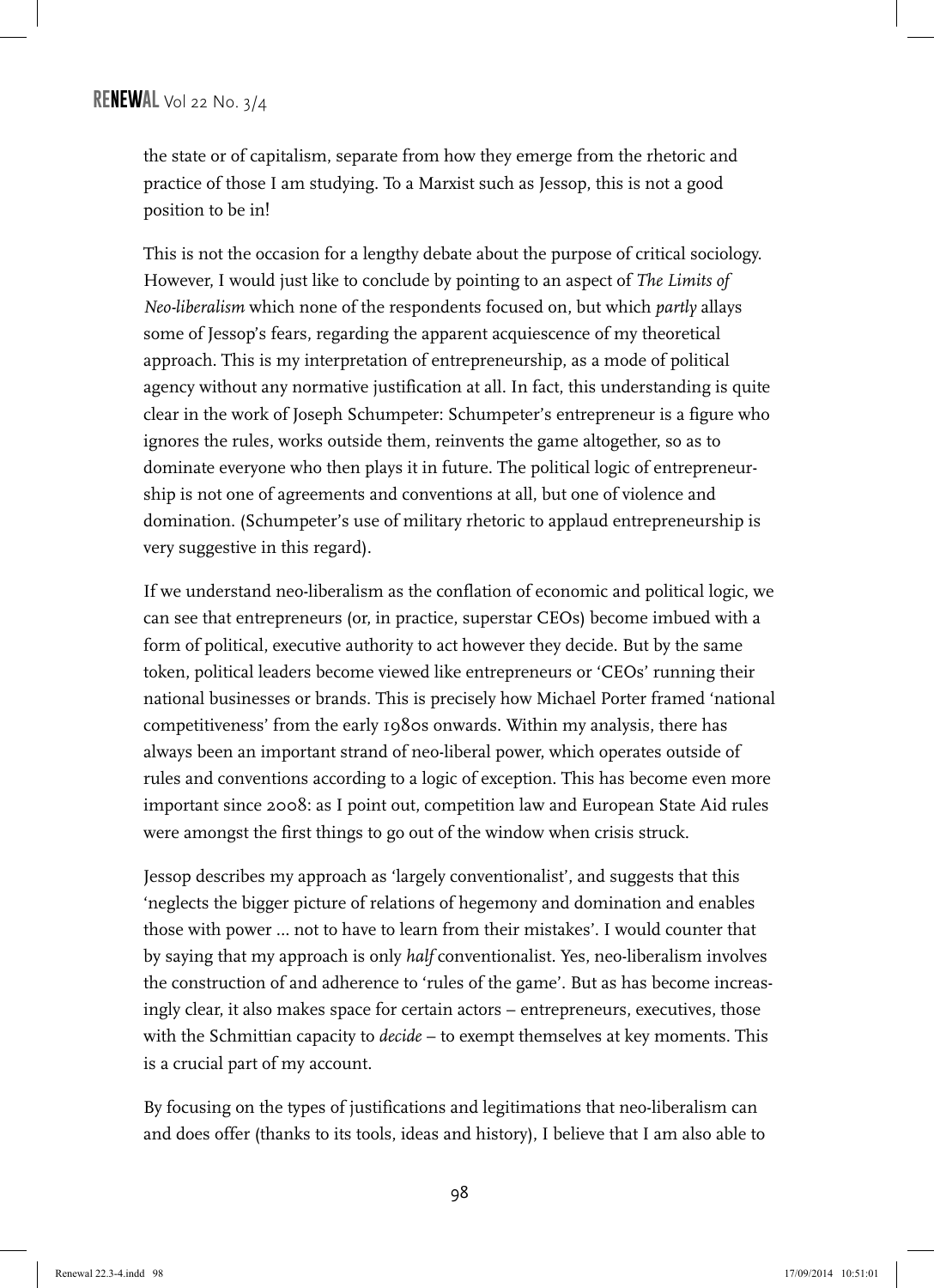specify the areas where it is *unable* to achieve legitimacy in any normative sense. In particular, by highlighting the amoral nature of the strategist-entrepreneur, and the way in which this logic is welded to the executive branch of government in the pursuit of 'national competitiveness', I hope to indicate the areas of policy which are driven by little other than brute force. This is in contrast, say, to many Foucauldian approaches, which treat everything as a work of violence.

Under what I term 'contingent neo-liberalism' (which arises post-2008), the entire system depends on contingent inequalities in power, because it can no longer depend on notions of justification or fairness. Achieving these distinctions, between areas where norms are at work, and areas where sheer power is at work, performs its own political work in highlighting possible vulnerabilities of the neo-liberal paradigm. As David Graeber has argued (2013), the fact that neo-liberalism now diverts so many political and economic resources towards securing its own preconditions at all costs (through security guards, surveillance etc) is a sign of its failure, not its success.

Does executive political agency operate according to a faintly systemic logic? Even highly nuanced Marxist state theories, such as Jessop's 'strategic-relational' approach, would assume that it does. Or is it a *sui generis* force, as Schmitt or Arendt might see it, that acts unpredictably and disruptively? I assume the latter, and the capacity of neo-liberalism to harness this violent, self-authorising form of power is critical to its ongoing survival. It is also why legitimacy for neo-liberal rule is now impossible. My analysis may lack any theory of domination, and the work it does under neo-liberalism. But I hope it has a different strength altogether, of being able to point to domination, highlight neo-liberalism's dependence on it, and demonstrate the ways in which it is now naked, and stripped of any legitimacy. This descriptive approach may have its own political advantages, even while it lacks a macro-theory of why things are as they are.

*To purchase* The Limits of Neo-liberalism: Authority, Sovereignty & the Logic of Competition *with a 65% discount, purchase via www.uk.sagepub.com and use discount code UK14SM08*.

## **References**

- Black, W. K. (2012) 'Unless we fix the perverse incentives in our economy, we are rolling the dice every day', 20.8.2012, at *www.FedUpUSA.org*.
- Buchanan, J. and Tullock, G. (1962) *The Calculus of Consent*, Ann Arbor, MI, University of Michigan Press.